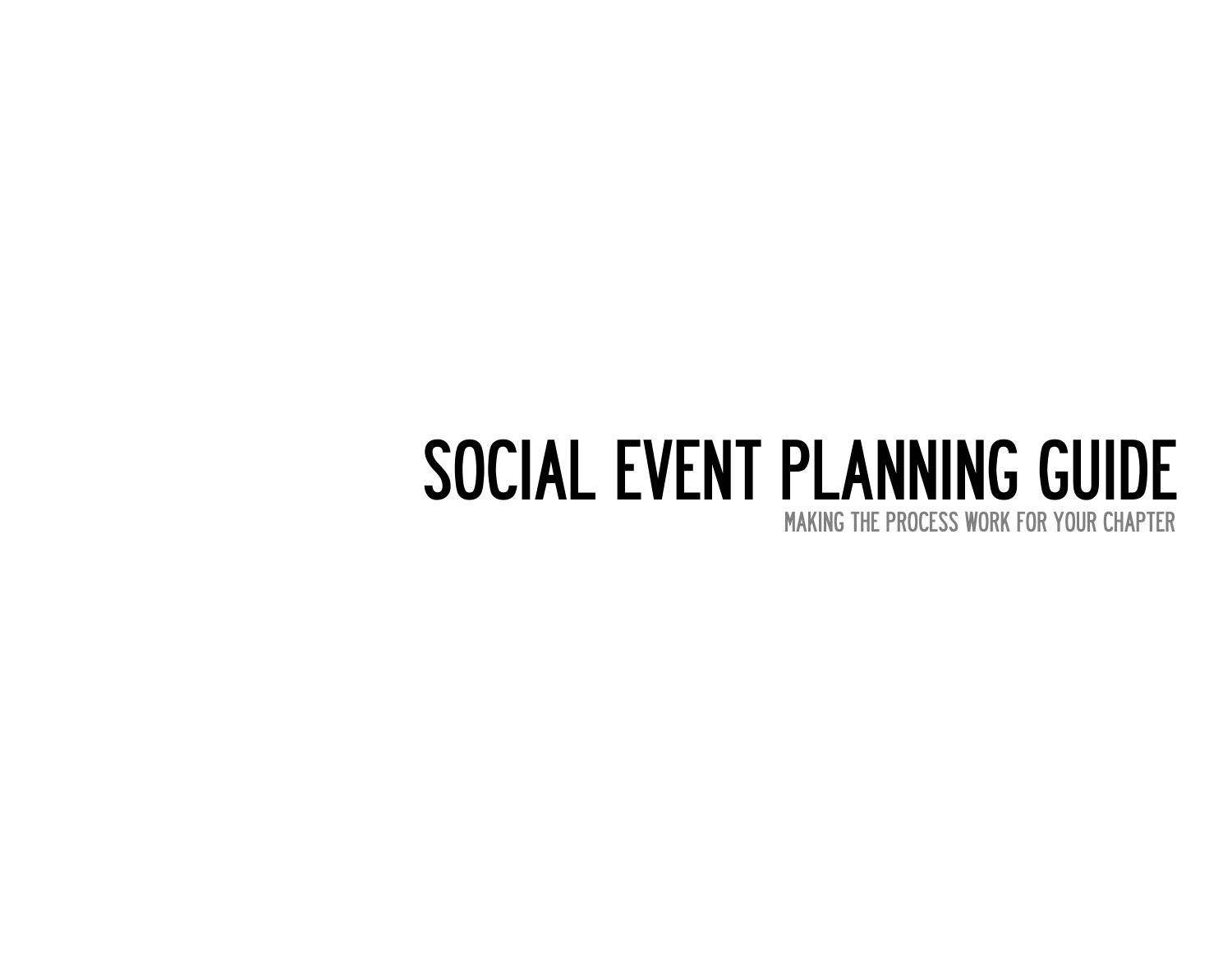### THE BASICS

### DON'T BREAK THE LAW

The possession, sale, use or consumption of ALCOHOLIC BEVERAGES, while on chapter premises or during a fraternity event, in any situation sponsored or endorsed by the chapter, or at any event an observer would associate with the fraternity, must be in compliance with any and all applicable laws of the state, province, county, city and institution of higher education, and must comply with either the BYOB or Third Party Vendor Guidelines.

*It's pretty simple: the drinking age is 21 in all states, and anyone (a member, new member, or a guest) who consumes alcoholic beverages underage runs the risk of trouble. In addition, chapter functions (which can be any event an observer would associate with the organization) with alcohol present must abide by either the "Bring Your Own (Alcoholic) Beverage" policy or must use a third party vendor. Simply put, chapters do not have liquor licenses and therefore cannot provide alcohol.*

### [ 2 ] NO CHAPTER PURCHASE OR BULK QUANTITIES

No alcoholic beverages may be purchased through chapter funds nor may the purchase of same for members or guests be undertaken or coordinated by any member in the name of or on behalf of the chapter. The purchase or use of a bulk quantity or common source(s) of alcoholic beverages, for example, kegs or cases, is prohibited.

*No funds collected by the chapter in any form, including dues or "passing the hat," can be used for the purchase of alcohol. THE CHAPTER IS NOT A TAVERN, so we shouldn't be in the business of providing alcohol. When we do, we take on a huge risk. Also, in today's college culture, bulk quantity of alcohol translates to most observers as an opportunity to binge drink, which creates the risk for things like alcohol poisoning, falls, deaths, and other injuries. This means that kegs, cases, and other mass quantities of alcohol are a HUGE risk and liability.*

### [ 3 ] NO OPEN PARTIES

OPEN PARTIES, meaning those with unrestricted access by non-members of the fraternity, without specific invitation, where alcohol is present, are prohibited.

*In order to further decrease risk, events with alcohol MUST HAVE A GUEST LIST and nonmembers of the Fraternity must have specific invitations. Know who your guests are! The campus phone directory or a list of Facebook friends does not constitute a guest list.* 

### [ 4 ] DON'T SERVE TO MINORS

No members, collectively or individually, shall purchase for, serve to, or sell alcoholic beverages to any minor (i.e., those under legal drinking age).

*It should go without saying that it is against the law to purchase for or serve to someone who is under 21 years of age. AGAINST THE LAW = RISK.*

### [ 5 ] NO ILLEGAL DRUGS IN THE **CHAPTER!**

The possession, sale or use of any ILLEGAL DRUGS or CONTROLLED SUBSTANCES while on chapter premises or during a fraternity event or at any event that an observer would associate with the fraternity is strictly prohibited.

*This one is cut and dry. There is ZERO TOLERANCE for chapters who have illegal drugs or controlled substances on chapter premises or at chapter events.*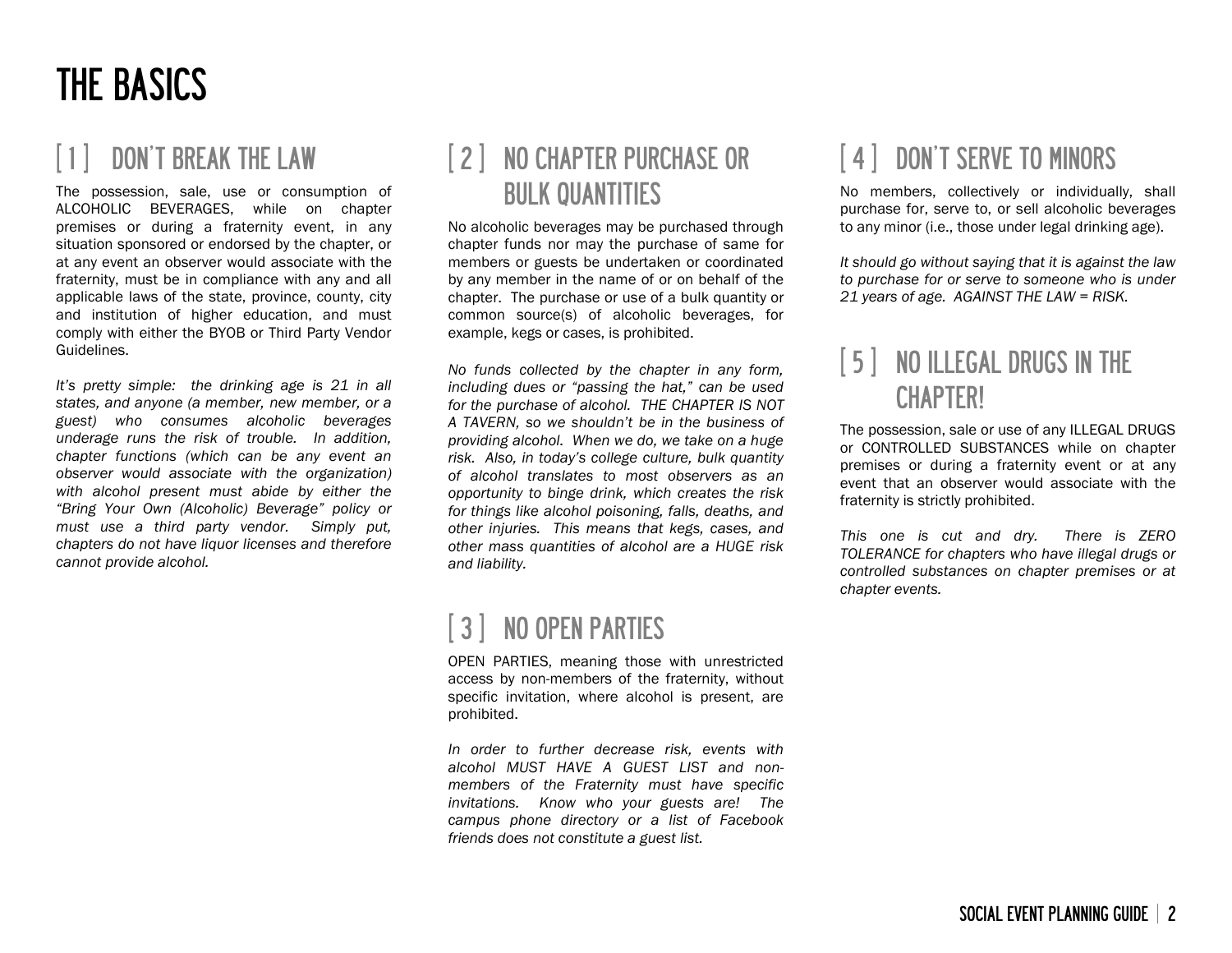### THE BASICS

### [ 6 ] NO CO-SPONSORSHIP WITH **DISTRIBUTORS**

No chapter may co-sponsor an event with an alcohol distributor or tavern (tavern defined as an establishment generating more than half of annual gross sales from alcohol) at which alcohol is given away, sold or otherwise provided to those present. This includes any event held in, at or on the property of a tavern as defined above For purposes of fundraising. However, a chapter may rent or use a room or area in a tavern as defined above for a closed event held within the provisions of this policy, including the use of a third party vendor and guest list. An event at which alcohol is present may be conducted or co-sponsored with a charitable organization if the event is held within the provisions of this policy.

*The chapter is equally liable if they co-sponsor an event with a vendor/tavern where alcohol is present, given away, or sold to those present, even if the event doesn't take place at a bar.*

### [ 7 ] ALL OR NOTHING RULE

No chapter may co-sponsor, co-finance or attend or participate in a function at which alcohol is purchased by any of the host chapters, groups or organizations.

*Any chapter that CO-SPONSORS OR CO-FINANCES an event with other chapters/organizations is equally liable for an incident if any of the other groups purchase alcohol. That means the chapters SHARES THE RISK even if they are following every other part of the FIPG Policy.*

### [ 8 ] DRY RUSH & RECRUITMENT

All recruitment or rush activities associated with any chapter will be non-alcoholic. No recruitment or rush activities associated with any chapter may be held at or in conjunction with a tavern or alcohol distributor as defined in this policy.

*Any individual expected to make a life-changing choice (accepting a bid) cannot be counted upon to make an educated decision when under the influence of alcohol. Additionally, if alcohol is the only selling point the chapter has to a prospective member, then it is time for the chapter to rethink why they exist. Finally, most potential new members are under the legal drinking age, which makes it illegal for them to drink alcohol. ABSOLUTELY NO ALCOHOL can be present at any recruitment event or activity.*

### NO DRINKING GAMES

No member or pledge, associate/new member or novice shall permit, tolerate, encourage or participate in "drinking games." The definition of drinking games includes but is not limited to the consumption of shots of alcohol, liquor or alcoholic beverages, the practice of consuming shots equating to one's age, "beer pong," "century club," "dares" or any other activity involving the consumption of alcohol which involves duress or encouragement related to the consumption of alcohol.

*Just like bulk quantity in #2, "DRINKING GAMES" ENCOURAGE HIGH RISK DRINKING, which increases the risk of an accident. Chapters that don't permit, tolerate, encourage, or participate in such antics significantly reduce their risk.*

### [ 10 ] DRY NEW MEMBER ACTIVITIES

No alcohol shall be present at any pledge/associate member/new member/novice program, activity or ritual of the chapter. This includes but is not limited to activities associated with "bid night," "big brother – little brother" events or activities, / "big sister - little sister" events or activities, "family" events or activities and initiation.

*Like "dry" rush/recruitment in #8, THERE CANNOT BE ANY ALCOHOL INVOLVED WITH THE DEVELOPMENT OF NEW MEMBERS, even if an new member if of legal drinking age. Most new members are under the legal drinking age anyway, which means it's not only illegal, but it makes the risk and liability especially high.*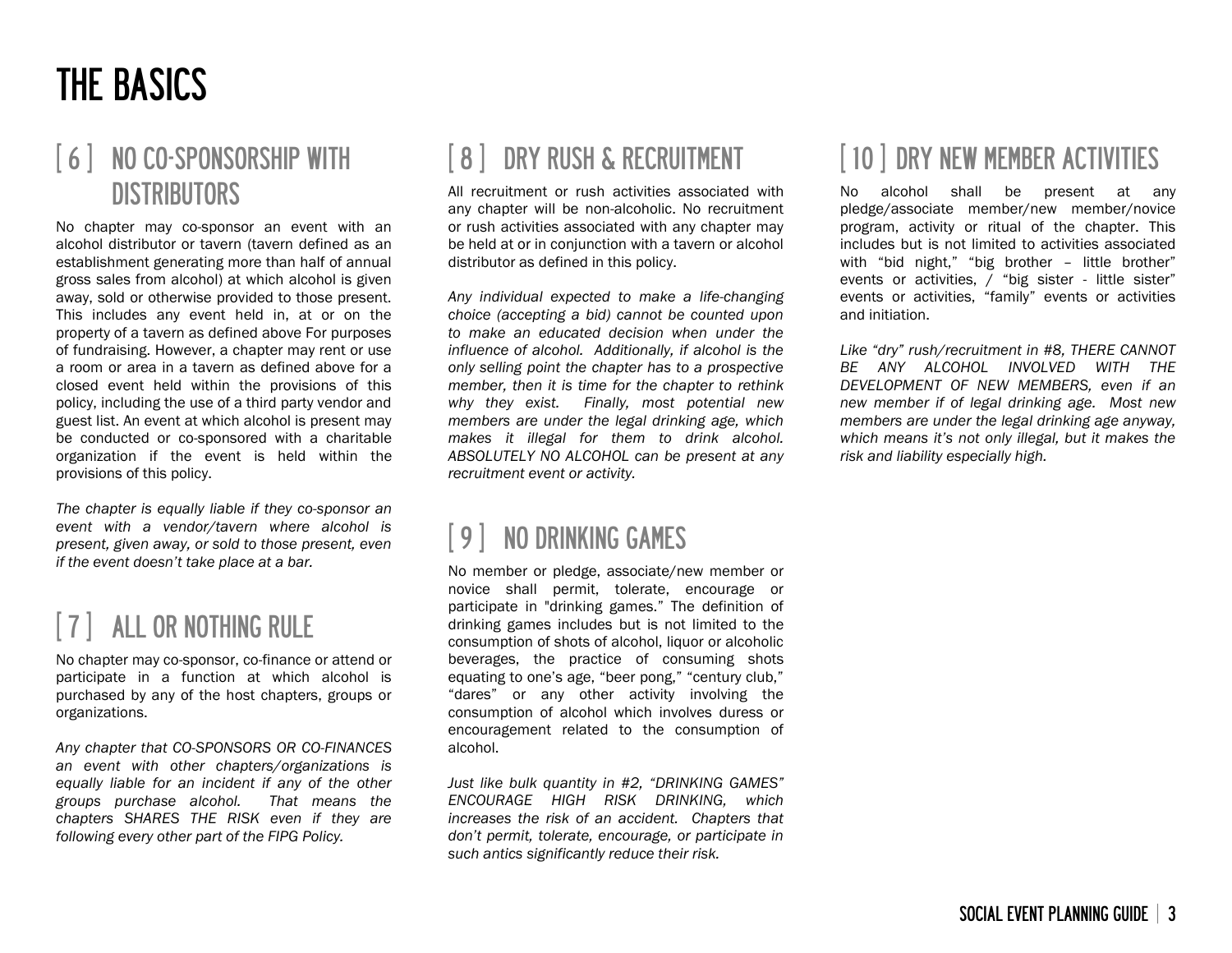# WHAT CONSTITUTES A CHAPTER EVENT?

The FIPG Policy applies when alcohol is present "while on chapter premises or during a fraternity event, in any situation sponsored or endorsed by the chapter, or at any event an observer would associate with the fraternity…."

### DETERMINING IF THE EVENT IS ON "CHAPTER PREMISES"

| Is the event being hosted in your chapter house or a university-provided meeting space?             | Y / | N     |  |
|-----------------------------------------------------------------------------------------------------|-----|-------|--|
| If so, every event you host there is considered a chapter event.                                    |     |       |  |
| Is the event being hosted in an on or off campus location where you traditionally hold your events? |     | Y / N |  |
| If so, events you host there would probably be considered a chapter event.                          |     |       |  |

### APPLYING THE "REASONABLE OBSERVER" STANDARD

#### The following factors are considered when determining whether an event could be considered a chapter event by a reasonable observer.

| Is the event being hosted or planned by one or more members of the chapter and supported by the officers?             |    | Y / N |     |
|-----------------------------------------------------------------------------------------------------------------------|----|-------|-----|
| Is the event financed by the chapter and/or being hosted on chapter property?                                         |    | Y / N |     |
| Is the event being hosted or planned by one or more members and supported by members/new members?                     | Y. | / N   |     |
| Do the officers have prior knowledge of the event?                                                                    |    | Y / N |     |
| Is the event listed or advertised on the chapter website or social media accounts [e.g. Facebook, Twitter, etc.]?     |    | Y / N |     |
| Do online invitations refer to the organization [e.g. Facebook events]?                                               |    | Y / N |     |
| Is the event listed on a chapter calendar (public or private)?                                                        |    | Y / N |     |
| Will the event be announced at a chapter meeting?                                                                     |    | Y / N |     |
| Will officers be in attendance?                                                                                       |    | Y / N |     |
| Will the event be marketed over the chapter listserv?                                                                 |    | Y / N |     |
| Are members attempting to rename the event in order to give the appearance that it isn't associated with the chapter? |    | Y / N |     |
| If guests were stopped on their way to the event, would they say they were going to the organization's event?         | Y. | / N   |     |
| Is the event actively or passively endorsed by a majority of the active chapter?                                      | Y. |       | / N |
| Have members of the chapter lied about the event?                                                                     |    | Y / N |     |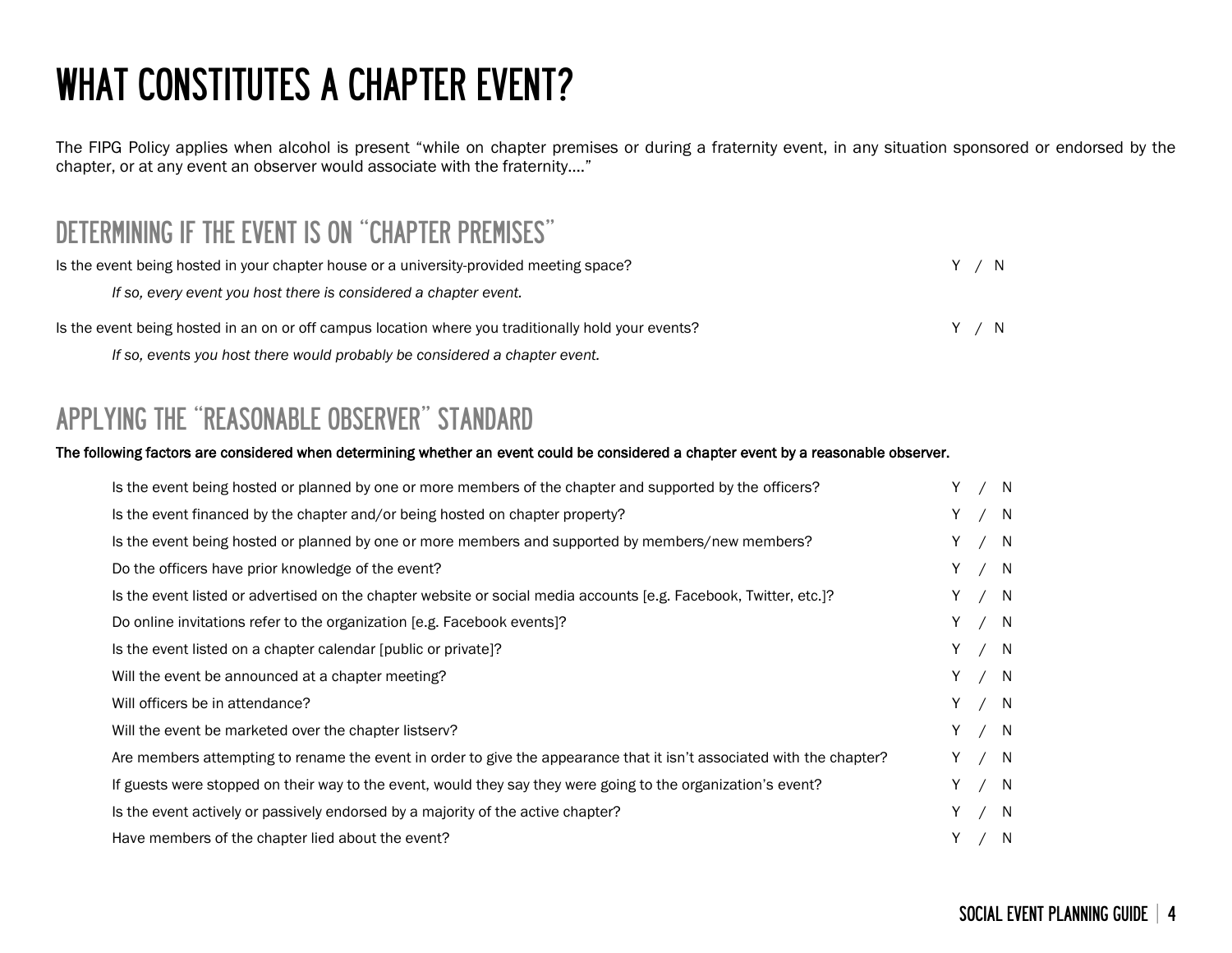# HOW WILL ALCOHOL GET TO THE EVENT?

The FIPG Policy allows chapters to host events with alcohol in one of two ways:



### **EXAMPLE 15 BYOB [BRING YOUR OWN BEVERAGE]**

Everyone brings their own alcohol, including members, new members, guests, and alumni.

Use the use the BYOB worksheet [pages 6-7] to help plan your next BYOB event.



Contract with a licensed establishment or caterer to provide a cash bar and/or a licensed location to host your event.

Use the Third Party Vendor worksheet [pages 8-9] to help plan your next Third Party Vendor event.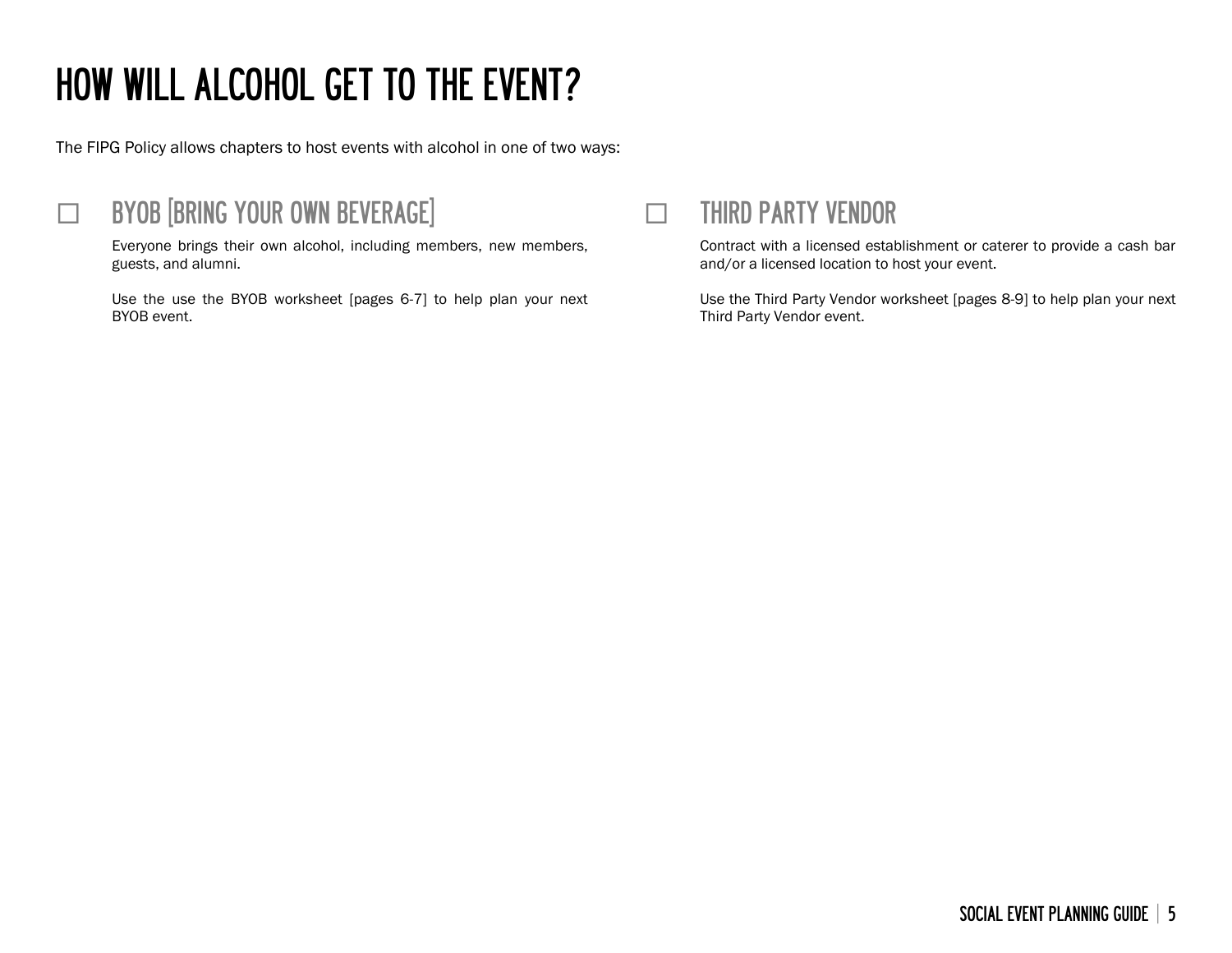## MAKING BYOB EVENTS WORK ON YOUR CAMPUS

| 1 //   |                    | Are there any university or governing council policies that deal with BYOB events on campus?<br>- N<br>Y                                                                                                             |
|--------|--------------------|----------------------------------------------------------------------------------------------------------------------------------------------------------------------------------------------------------------------|
|        |                    | / N<br>Are there any university or governing council policies that deal with BYOB events off campus?<br>Y                                                                                                            |
|        |                    | If so, what do those policies say? [Do they require a specific check-in procedure? Do they limit the number of drinks a guest can bring?]                                                                            |
| 2 / 1  |                    | All members and guests must be "carded" at the door to verify their age. Who is checking members' and guests' IDs at the door?                                                                                       |
|        | □                  | Chapter members                                                                                                                                                                                                      |
|        | □                  | New members [NOT recommended unless chapter members are also participating]                                                                                                                                          |
|        | $\Box$             | The campus police provide someone to check IDs                                                                                                                                                                       |
|        | □                  | The chapter has hired a security company                                                                                                                                                                             |
| 3 //   |                    | How are you marking the guests, members, and new members who are of the legal drinking age [i.e. 21 and over]?                                                                                                       |
|        | $\Box$             | Wristbands that have been dated and marked for that event                                                                                                                                                            |
|        | □                  | Specific hand stamp that is unique to the event                                                                                                                                                                      |
|        | $\Box$             | Other [Describe]:                                                                                                                                                                                                    |
| 4 //   |                    | How many drinks will you allow each person of legal drinking age to bring to the social event?<br>FIPG recommends a limit of six standard drinks per member and guest [e.g. a 6-pack of beer, 4 wine coolers, etc.]. |
|        | Beer: # __________ | Wine Coolers: # ___________ Malt Beverages: # _________ Liquor: # _________                                                                                                                                          |
| $5$ // |                    | How will you manage the service distribution center [i.e. the bar]?                                                                                                                                                  |
|        |                    | Where will the bar be located?<br>It is recommended that you establish one centralized location [not a member's room] for checking in and distributing alcohol.                                                      |
|        |                    | Who will be assigned to work the bar?                                                                                                                                                                                |
|        | □                  | Chapter members                                                                                                                                                                                                      |
|        | $\Box$             | New members                                                                                                                                                                                                          |
|        |                    | It is recommended that you do NOT assign new members to work the bar.                                                                                                                                                |
|        | $\Box$             | The university provides someone to work the bar                                                                                                                                                                      |
|        | □                  | The chapter has hired a vendor to work the bar                                                                                                                                                                       |
|        |                    | How many sober members will be assigned to work the bar?<br>It is recommended that you do NOT assign new members to work the bar.                                                                                    |
|        |                    | How many drinks will a member or guest be permitted to take at a time?                                                                                                                                               |
|        |                    |                                                                                                                                                                                                                      |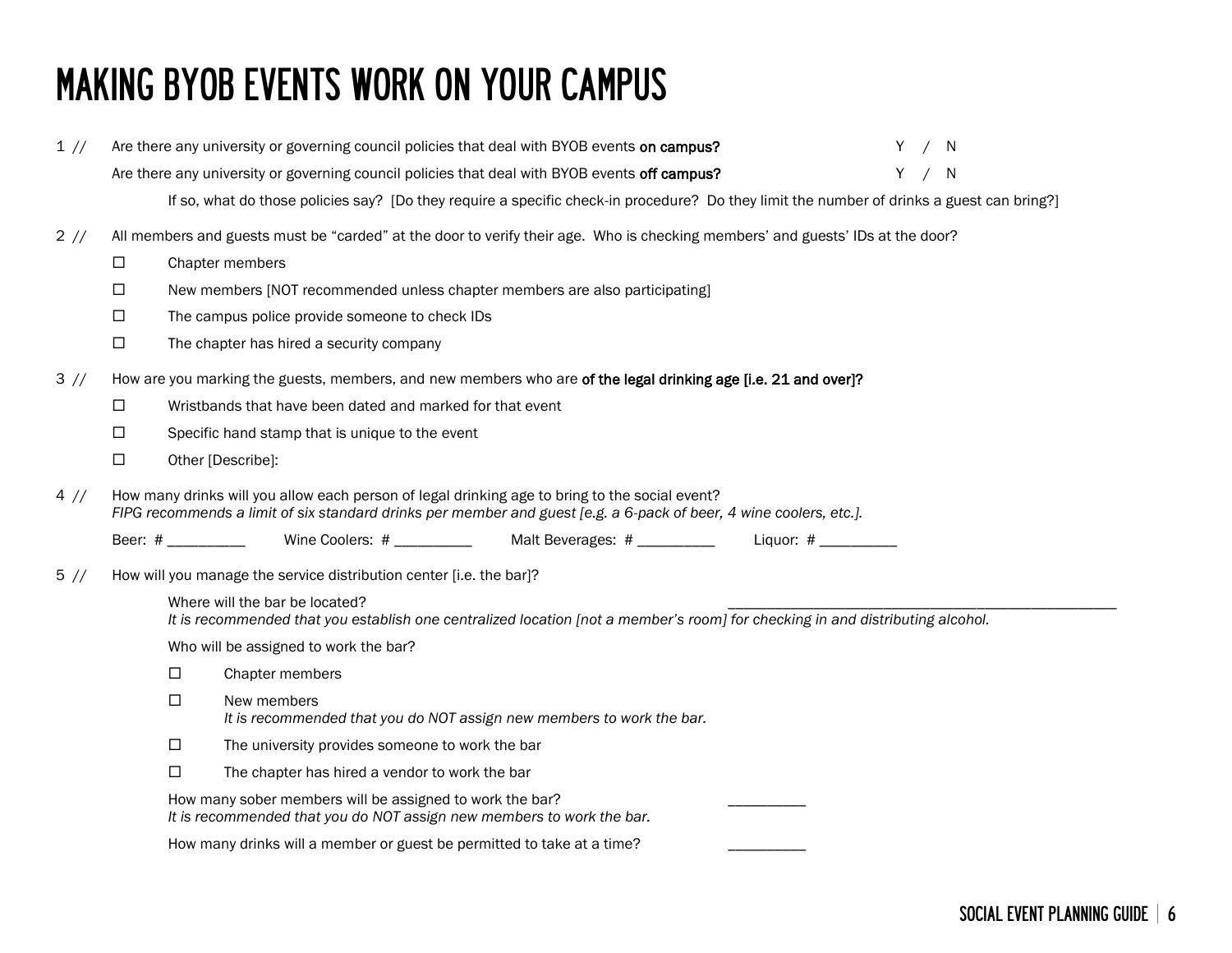# MAKING BYOB EVENTS WORK ON YOUR CAMPUS [CONTINUED]

#### 6 // How will members and guests check in and collect their alcohol?

- $\square$  Ticket System Each member/guest is given one ticket per drink s/he checks in at the party. The tickets are personalized with the type of drink the guest brings [e.g. Miller Lite, Smirnoff Ice, etc.]. The name of the attendee is written on the tickets. The member/guest's drinks are delivered to the central bar area by a member who is working the social event. The member/guest redeems tickets [one at a time] for his/her drinks at the bar. □ Punch Card System Each member/guest is given one punch card that has marks for each drink s/he checks in at the party. The punch card is personalized with the type of drink the guest brings [e.g. Miller Lite, Smirnoff Ice, etc.]. The name of the member/guest is written on the punch card. The member/guest's drinks are delivered to the central bar area by a member who is working the social event. The member/guest's ticket is punched or marked at the bar each time s/he claims one of the drinks s/he brought. □ Other [Describe]:
- 7 // How will you monitor that members, new members, and guests are only drinking the alcohol they brought and checked in at the social event? [INSERT IN YOUR WRITTEN PROCEDURES FOR THE EVENT]
- 8 // How will you manage the event?

How many entrances will there be to the party? *It is safest to only have ONE entrance to the event.*

How many people are on the guest list? *FIPG recommends a limit of two guests per member [see page 10 for more information].*

Who will your officer in charge be for the event?

How many sober monitors will you have at the event? *It is recommended that you have at least one sober monitor for every 15 attendees.*

Who will serve as sober monitors for the event? *It is recommended that you do NOT assign only new members to serve as sober monitors.*

How will you identify the sober monitors during the event?

What are the responsibilities of the sober monitors during the event? [INSERT IN YOUR WRITTEN PROCEDURES FOR THE EVENT]

*See page 14 for additional information on managing the event.*

*For additional guidelines on implementing a BYOB event, review the BYOB Guidelines developed by the North-American Interfraternity Conference [NIC].*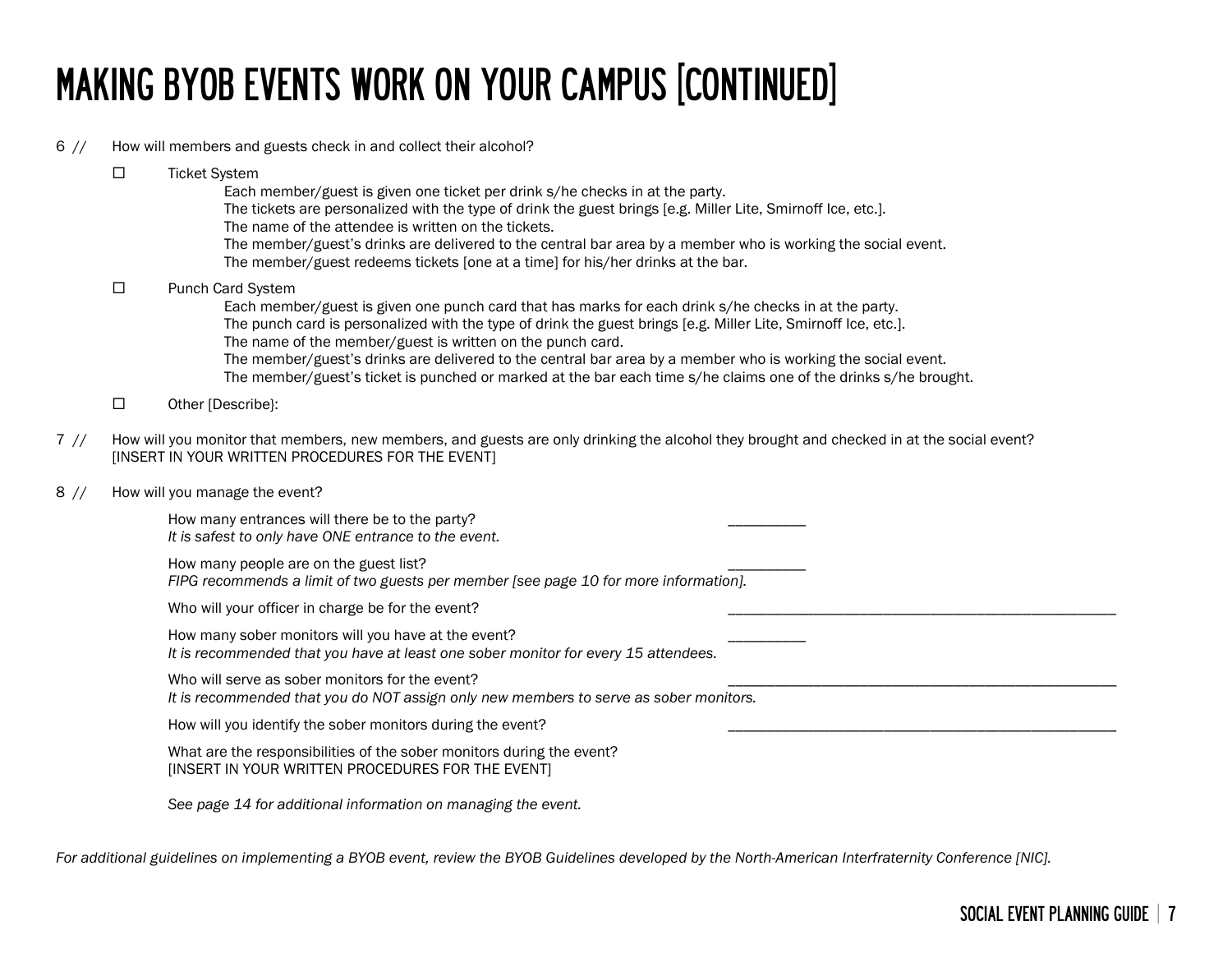# PLANNING A THIRD PARTY VENDOR EVENT ON YOUR CAMPUS

#### WHAT IS A THIRD PARTY VENDOR?

Examples of Third Party Vendors include bars, restaurants, catering companies, hotels, etc. Third Party Vendors are NOT individuals who work as bartenders or who are TIPS trained. A Third Party Vendor must:

| Be licensed to sell and serve alcohol in your state, county, and/or city.                                                                  |       |     |
|--------------------------------------------------------------------------------------------------------------------------------------------|-------|-----|
| Have you obtained a copy of the license from the Vendor?                                                                                   | Y / N |     |
| Have a minimum of \$1,000,000 of general liability insurance, and should name the chapter as an additional insured and Certificate Holder. |       |     |
| Have you obtained a copy of the Vendor's Certificate of Insurance?                                                                         | Y/N   |     |
| Agree to cash or credit, per drink sales only to individuals over the legal drinking age [i.e. a cash bar].                                |       |     |
| Have you reviewed the Third Party Vendor Checklist with the Vendor?                                                                        |       | - N |

### PLANNING THE EVENT

| Are there any university or governing council policies that deal with Third Party Vendor events on campus?  | Y/N |  |
|-------------------------------------------------------------------------------------------------------------|-----|--|
| Are there any university or governing council policies that deal with Third Party Vendor events off campus? | Y/N |  |

If so, what do those policies say? [Do they require a particular amount of insurance? Do they limit the type of alcohol that can be purchased?]

#### 2 // Have you reviewed your chapter's contract with the Third Party Vendor?

Ensure the contract is in compliance with the FIPG Risk Management Policy:

- $\Box$  The contract does NOT include drink specials for members/guests as part of the room rental fee.
- The contract does NOT include a set amount of free alcohol [e.g. 10 free pitchers, 40 free well drinks, two free drinks per member, etc.].
- $\Box$  The contract does NOT require a minimum amount of alcohol sales during the event.
- $\Box$  The contract does NOT provide free drinks for officers and organizers, or drink specials for all women.
- 3 // All members and guests must be "carded" at the door [and again at the time of purchase] to verify their age. Who is handling this at the door?
	- $\square$  The Third Party Vendor [Recommended]
	- $\square$  The chapter has hired a security company
	- □ Chapter members
	- $\square$  New members [NOT recommended unless chapter members are also participating]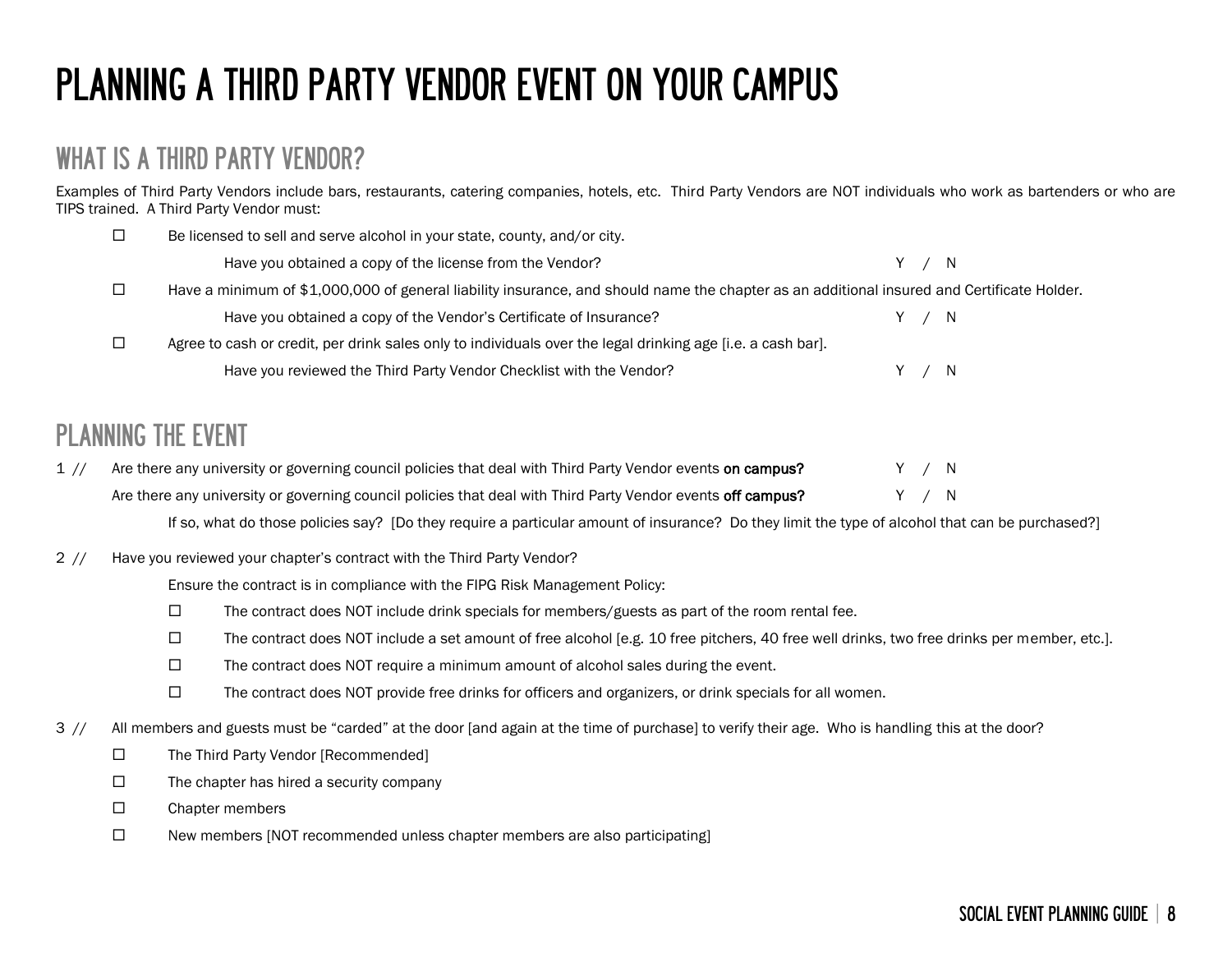# PLANNING A THIRD PARTY VENDOR EVENT ON YOUR CAMPUS [CONTINUED]

4 // How are you marking the guests, members, and new members who are of the legal drinking age [i.e. 21 and over]?

- $\square$  Wristbands that have been dated and marked for that event
- $\square$  Specific hand stamp that is unique to the event
- □ Other [Describe]:
- 5 // How will you manage the event?

How many entrances will there be to the party? *It is safest to only have ONE entrance to the event.*

How many people are on the guest list? *FIPG recommends a limit of two guests per member [see page 10 for more information].*

Who will your officer in charge be for the event?

How many sober monitors will you have at the event? *It is recommended that you have at least one sober monitor for every 15 attendees.*

Who will serve as sober monitors for the event? *It is recommended that you do NOT assign only new members to serve as sober monitors.*

How will you identify the sober monitors during the event?

What are the responsibilities of the sober monitors during the event? [INSERT IN YOUR WRITTEN PROCEDURES FOR THE EVENT]

*See page 14 for additional information on managing the event.*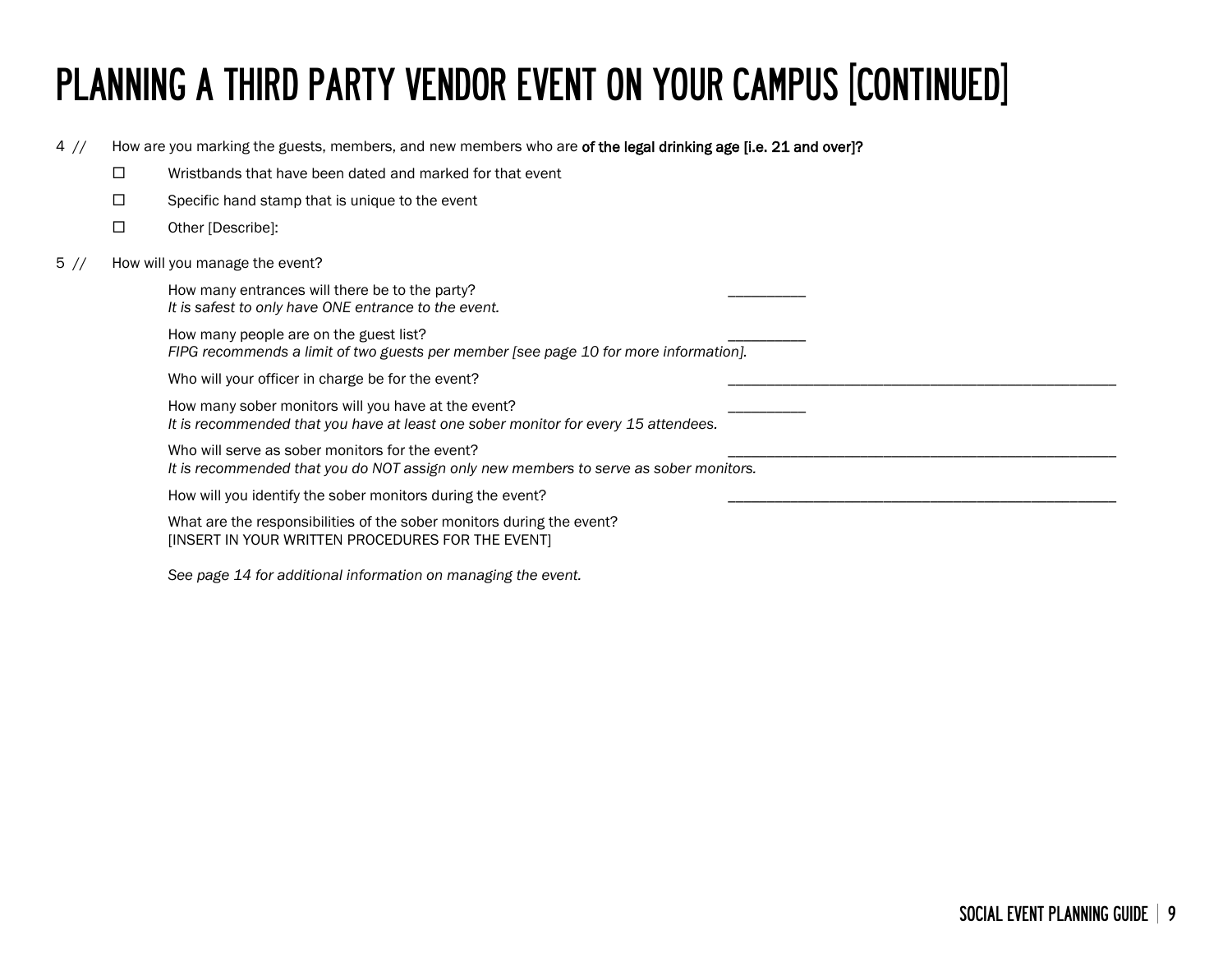### BUILDING A GUEST LIST

1 // Are there any university or governing council policies that limit the number of guests per member for chapter events? Y / N

If so, what do those policies say?

2 // Do the math. FIPG recommends only allowing two guests per member/new member at your events.

How many members and new members do you plan to have at the event?

How many guests per member and new member will you allow at the event? *FIPG recommends a limit of two guests per member.*







This is the total number of guests you can invite to your social event.

*The total number of attendees [members and guests] should not exceed fire code for your venue.*



- 3 // Figure out how members will add names to the guest list.
	- $\square$  Spreadsheet or Sign-Up List [see page 11 for an example]

Create a spreadsheet and allow members to add guests' names.

Bring the list to a chapter meeting, post it online, or hang it on a bulletin board in the chapter house.

Each member and new members' name should be on the list next to a blank space for each guest they're allowed to invite [e.g. two guests per member/new member].

 $\square$  Numbered Invitations [see page 12 for an example]

Distribute numbered invitations to each member/new member to give to his guests. These invitations should be printed professionally or created in a way so they can't be easily copied. Tickets cannot be sold or bartered. Keep a list with each member and new member's name on it and the numbers of the invitations they were given. During the event, keep a sign-in sheet at the door and write the guest's name next to the invitation number as s/he turns in the invitation.

#### $\square$  Closed Facebook Event [see page 13 for more information on the appropriate use of Facebook]

Create a closed [non-recurring] event with a specific start and end time.

Do NOT allow friends to extend the guest list.

Set the Privacy to "Invite Only."

A designated member [e.g. Risk Management Chair] should be set as the Host and administrator for the event.

Each member/new member should submit the names of guests to the Host for invitation to the event OR the Host should designate a specific period of time during which members will be given access to add guests to the event.

- □ Other [Describe]:
- 4 // How many hours in advance will the guest list be closed? *It is recommended that the guest list be closed at least 24 hours prior to the event.*
- 5 // How long will you keep the guest list after the event? *It is recommended that you keep all guest lists for at least three months following an event.*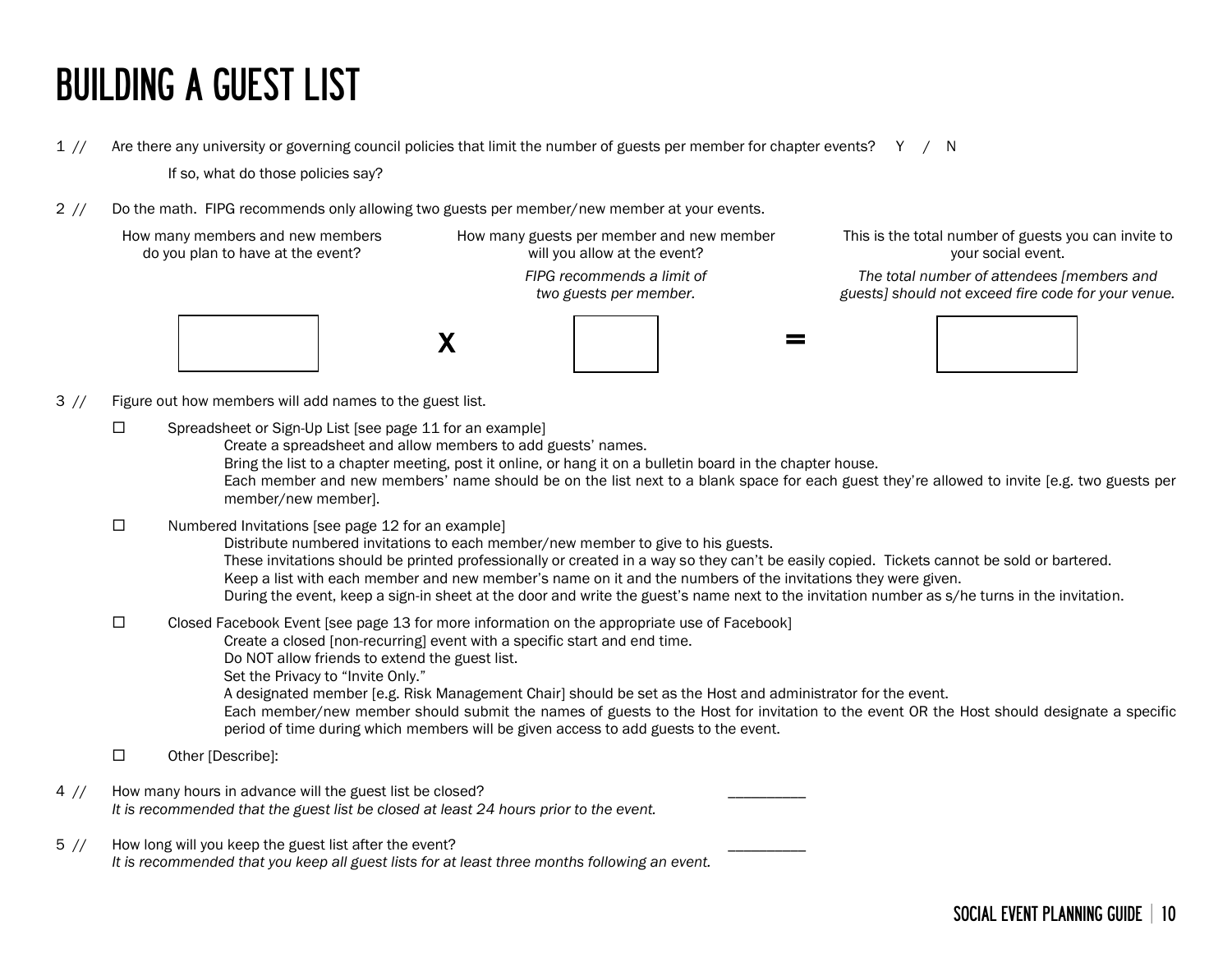### BUILDING A GUEST LIST: USING A SPREADSHEET OR SIGN-UP LIST

#### ADDING NAMES TO THE GUEST LIST

*Create a spreadsheet and allow members to add guests' names. Bring the list to a chapter meeting, post it online, or hang it on a bulletin board in the chapter house. Each member and new members' name should be on the list next to a blank space for each guest they're allowed to invite [e.g. two guests per member/new member].* 

| MEMBER NAME       | <b>GUEST #1 NAME</b> | GUEST #2 NAME |
|-------------------|----------------------|---------------|
| Anderson, Heath   |                      |               |
| Boudreaux, Walter |                      |               |
| Cartwright, Rusty |                      |               |
| Matthews, Wade    |                      |               |
|                   |                      |               |

### UTILIZING THE GUEST LIST AT THE DOOR

*Sort the finalized list alphabetically by the guest's last name. Be sure to leave the member's name next to the guest's, as well as spaces for the guest's signature, time in, and time out.*

| <b>GUEST NAME</b> | <b>MEMBER NAME</b>      | <b>SIGNATURE</b> | TIME IN          | <b>TIME OUT</b> |
|-------------------|-------------------------|------------------|------------------|-----------------|
| Cartwright, Casey | Wade Matthews           |                  |                  |                 |
| Howard, Ashleigh  | Heath Anderson          | Ashleigh Howard  | 10:04pm          | $1:32$ am       |
| Logan, Rebecca    | <b>Walter Boudreaux</b> | Rebecca Logan    | 11:08pm          | 11:47pm         |
| Owens, Calvin     | Heath Anderson          | Calvín Owens     | 10:07pm          | 12:12am         |
| Parker, Katherine | <b>Rusty Cartwright</b> |                  |                  |                 |
| Reed, Jordan      | <b>Rusty Cartwright</b> | Jordan Reed      | $9:56$ <i>pm</i> | $11:10$ pm      |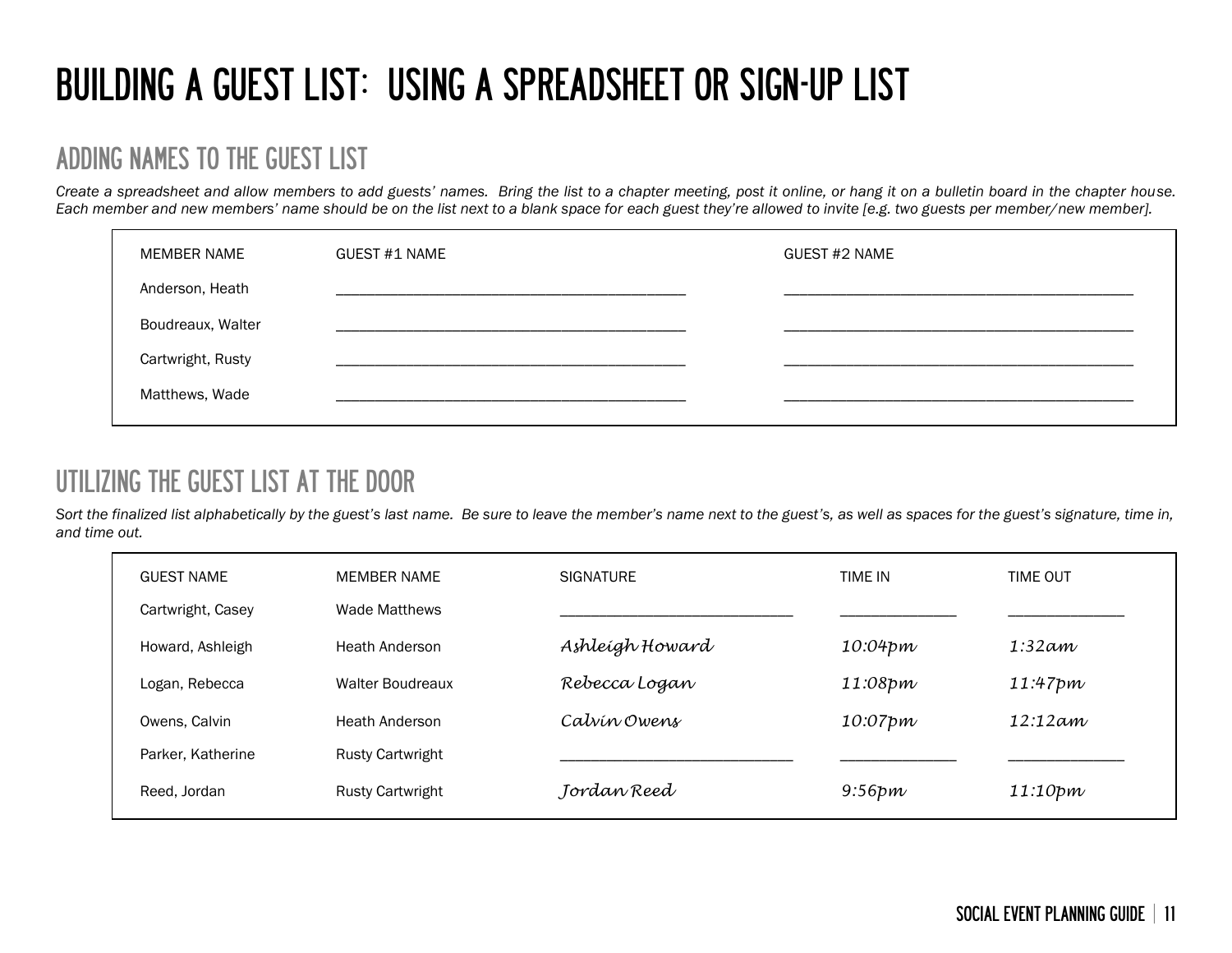## BUILDING A GUEST LIST: USING NUMBERED INVITATIONS

#### ADDING NAMES TO THE GUEST LIST

*Distribute numbered invitations to each member/new member to give to his guests. These invitations should be printed professionally or created in a way so they can't be easily copied. Tickets cannot be sold or bartered. Keep a list with each member and new member's name on it and the numbers of the invitations they were given.* 

> The women of Zeta Beta Zeta Sorority invite you to a date party at Macadoo's Restaurant [123 College Street]

#### UTILIZING THE GUEST LIST AT THE DOOR

*During the event, keep a sign-in sheet at the door and write the guest's name next to the invitation number as s/he turns in the invitation. Be sure to leave the member's name next to the guest's, as well as spaces for the guest's signature, time in, and time out.*

|               | <b>Macauou 3 Restaurant   123 Conege Street  </b>                                                                                                                                                                                                            | $\blacktriangleleft$ |                |                 |  |
|---------------|--------------------------------------------------------------------------------------------------------------------------------------------------------------------------------------------------------------------------------------------------------------|----------------------|----------------|-----------------|--|
|               | Friday, February 28th<br>10:00pm - 2:00am                                                                                                                                                                                                                    | #00                  |                |                 |  |
|               | IDS WILL BE CHECKED AT THE DOOR<br>Cash bar for guests over 21 years of age                                                                                                                                                                                  |                      |                |                 |  |
|               |                                                                                                                                                                                                                                                              |                      |                |                 |  |
|               | NG THE GUEST LIST AT THE DOOR                                                                                                                                                                                                                                |                      |                |                 |  |
|               | e event, keep a sign-in sheet at the door and write the guest's name next to the invitation number as s/he turns in the invitation.  Be sure to leave the member's<br>xt to the guest's, as well as spaces for the guest's signature, time in, and time out. |                      |                |                 |  |
| <b>TICKET</b> | <b>GUEST NAME</b>                                                                                                                                                                                                                                            | <b>MEMBER NAME</b>   | <b>TIME IN</b> | <b>TIME OUT</b> |  |
| #001          |                                                                                                                                                                                                                                                              | Rebecca Logan        |                |                 |  |
| #002          | Calvin Owens                                                                                                                                                                                                                                                 | Rebecca Logan        | $9:56$ pm      | 11:10pm         |  |
| #003          | Heath Anderson                                                                                                                                                                                                                                               | Casey Cartwright     | 11:08pm        | 11:47pm         |  |
| #004          | Evan Chambers                                                                                                                                                                                                                                                | Casey Cartwright     | 10:03pm        | 1:29am          |  |
| #005          |                                                                                                                                                                                                                                                              | Ashleigh Howard      |                |                 |  |
| #006          | Rusty Cartwright                                                                                                                                                                                                                                             | Ashleigh Howard      | 12:01am        | $1:36$ am       |  |
|               |                                                                                                                                                                                                                                                              |                      |                |                 |  |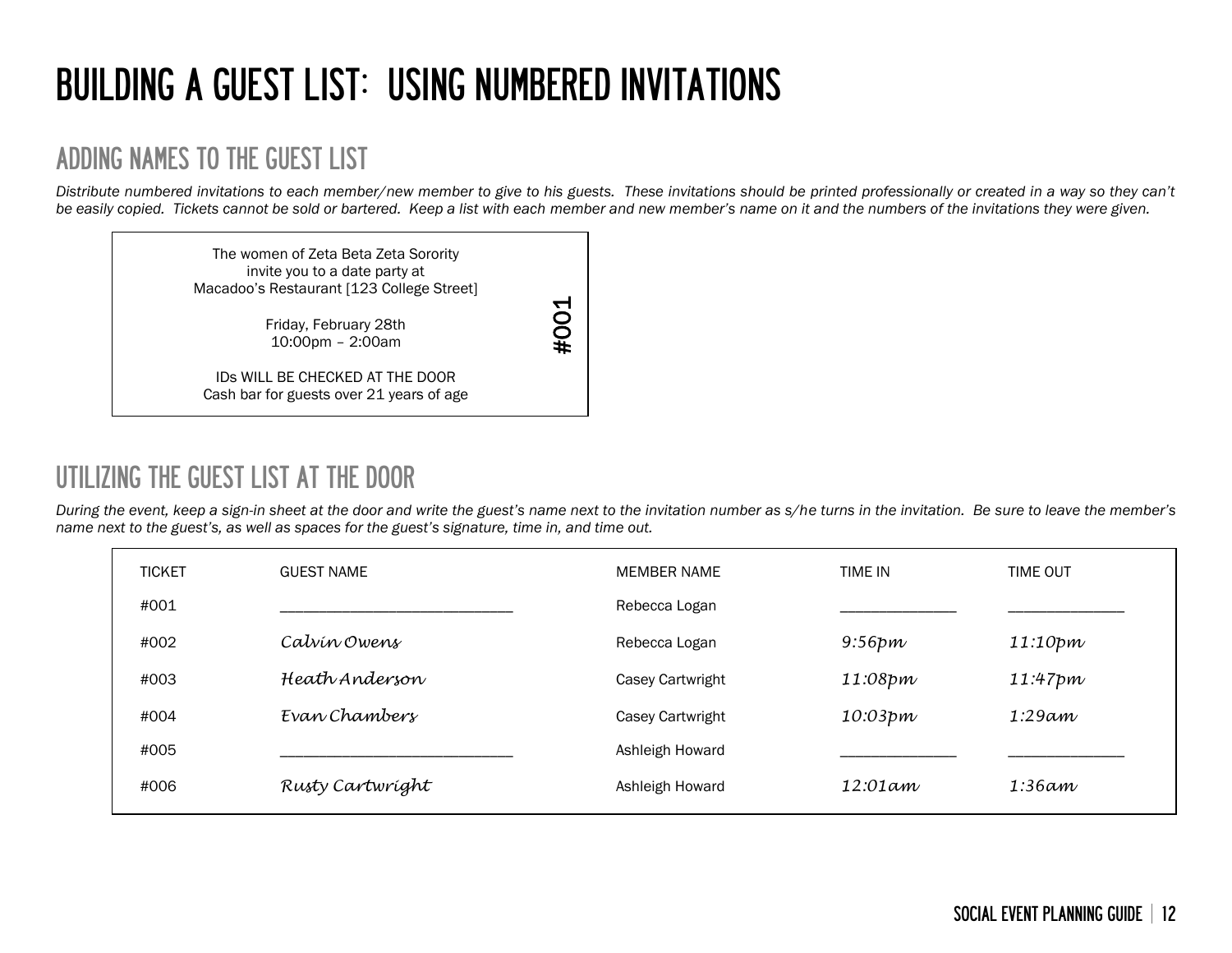## BUILDING A GUEST LIST: USING FACEBOOK

Facebook can be utilized in the process of planning and creating your guest list. The following are some specific guidelines and reminders for using a Facebook event as your guest list.

### CREATING THE EVENT

| <b>Create New Event</b> |                                              |
|-------------------------|----------------------------------------------|
|                         |                                              |
| <b>Name</b>             | ex: Birthday Party                           |
| <b>Details</b>          | Add more info                                |
| Where                   | Add a place?<br>9.                           |
| <b>From</b>             | Add a time?<br><b>EST</b>                    |
| To                      | Add a time?<br>×                             |
| Privacy                 | $\boxtimes$ Invite Only $\blacktriangledown$ |
|                         | Guests can invite friends                    |
| <b>Invite Friends</b>   | Cancel<br>Create                             |

#### UTILIZING THE GUEST LIST AT THE DOOR



When you create your Facebook event, be responsible in choosing how to describe the social event. The contents of your invitation may be public and should be treated as such. Do NOT describe your event in a way that would lead others people to believe you plan to violate the FIPG Policy.

Any party/event must be SPECIFIC, and not simply a recurring group. Give it a specific start/end time and location. Do NOT simply create a chapter party group and attempt to use it as a guest list.

#### Ensure the event follows these parameters:

- $\square$  Set the Privacy to "Invite Only."
- $\square$  Do NOT allow guests to invite friends.
- $\square$  Do NOT allow members or guests to post photos or videos.
- $\square$  Designate a Host for the event [e.g. Risk Management Chair].

Once the event is created, the Host should invite each member/new member's guests OR designate a period of time during which members will be given access to add guests to the event [e.g. make each member a Host for 24 hours after a chapter meeting to invite guests].

- 1 // Select the list of guests who identified they will be "Going" to the event.
- 2 // Click "Export guest list" to open the list of attendees in an Excel spreadsheet.
- 3 // Sort the finalized list alphabetically by the guest's last name. Be sure to add the name of the member inviting the guest and leave spaces for the guest's signature, time in, and time out.

#### SOCIAL EVENT PLANNING GUIDE | 13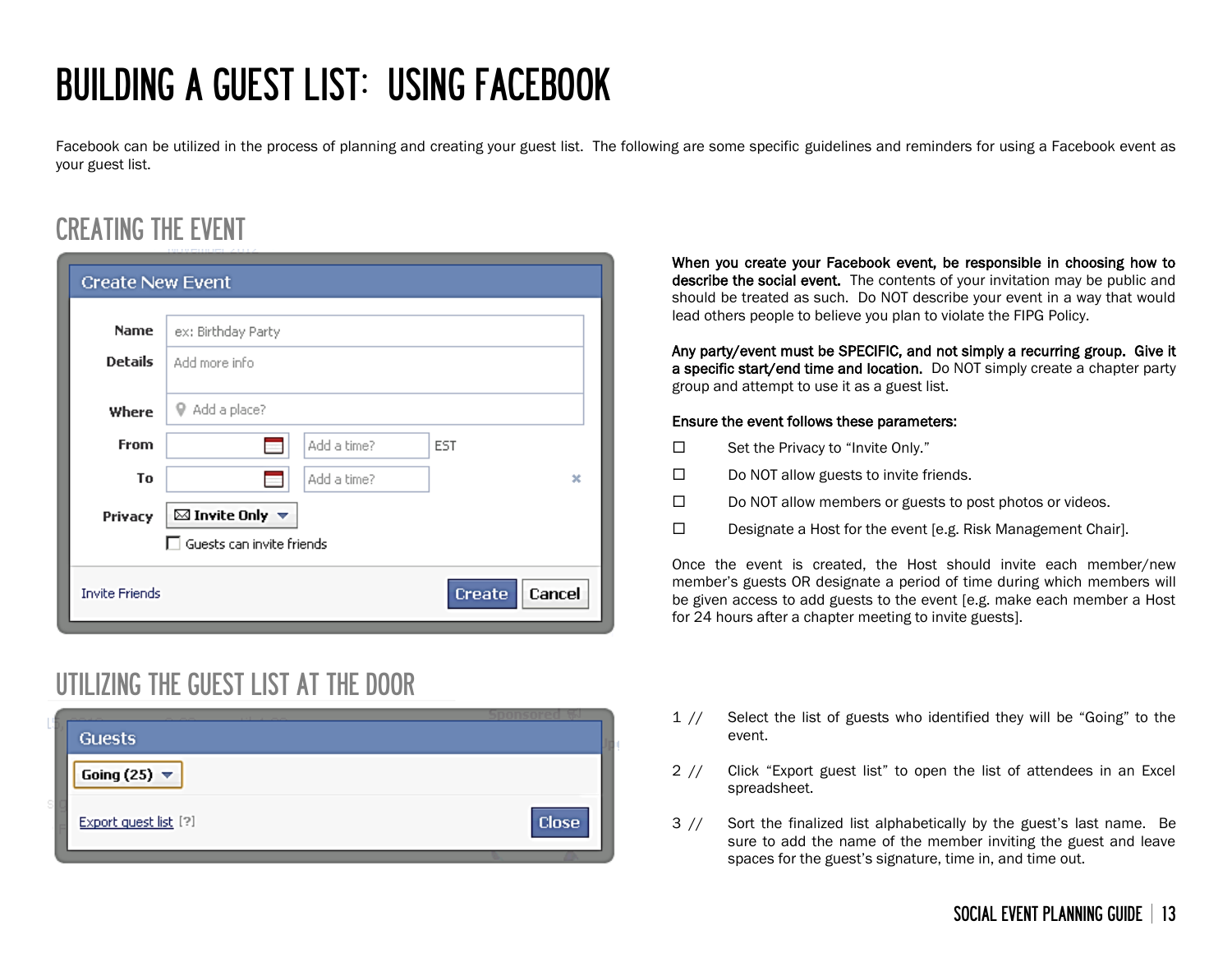### MANAGING THE EVENT

#### WORKING THE DOOR

- 1 // Who is working the door?
	- $\square$  Chapter members
	- $\square$  New members [NOT recommended unless chapter members are also participating]
	- $\Box$  The chapter has hired a security company
	- The Third Party Vendor

#### 2 // Who is checking IDs?

- $\square$  Chapter members
- $\Box$  New members [NOT recommended unless chapter members are also participating]
- $\square$  The campus police provide someone to check IDs
- $\square$  The chapter has hired a security company
- □ The Third Party Vendor
- 3 // How are you marking the guests, members, and new members who are of the legal drinking age [i.e. 21 and over]?
	- $\square$  Wristbands that have been dated and marked for that event
	- $\Box$  Specific hand stamp that is unique to the event
	- □ Other [Describe]:
- 4 // How many entrances will there be to the party? *It is safest to only have ONE entrance to the event.*

#### SOBER MONITORS

- 1 // Who will your officer in charge be for the event?
- 2 // How many sober monitors will you have at the event? *It is recommended that you have at least one sober monitor for every 15 attendees.*
- 3 // Who will serve as sober monitors for the event? *It is recommended that you do NOT only assign new members to serve as sober monitors.*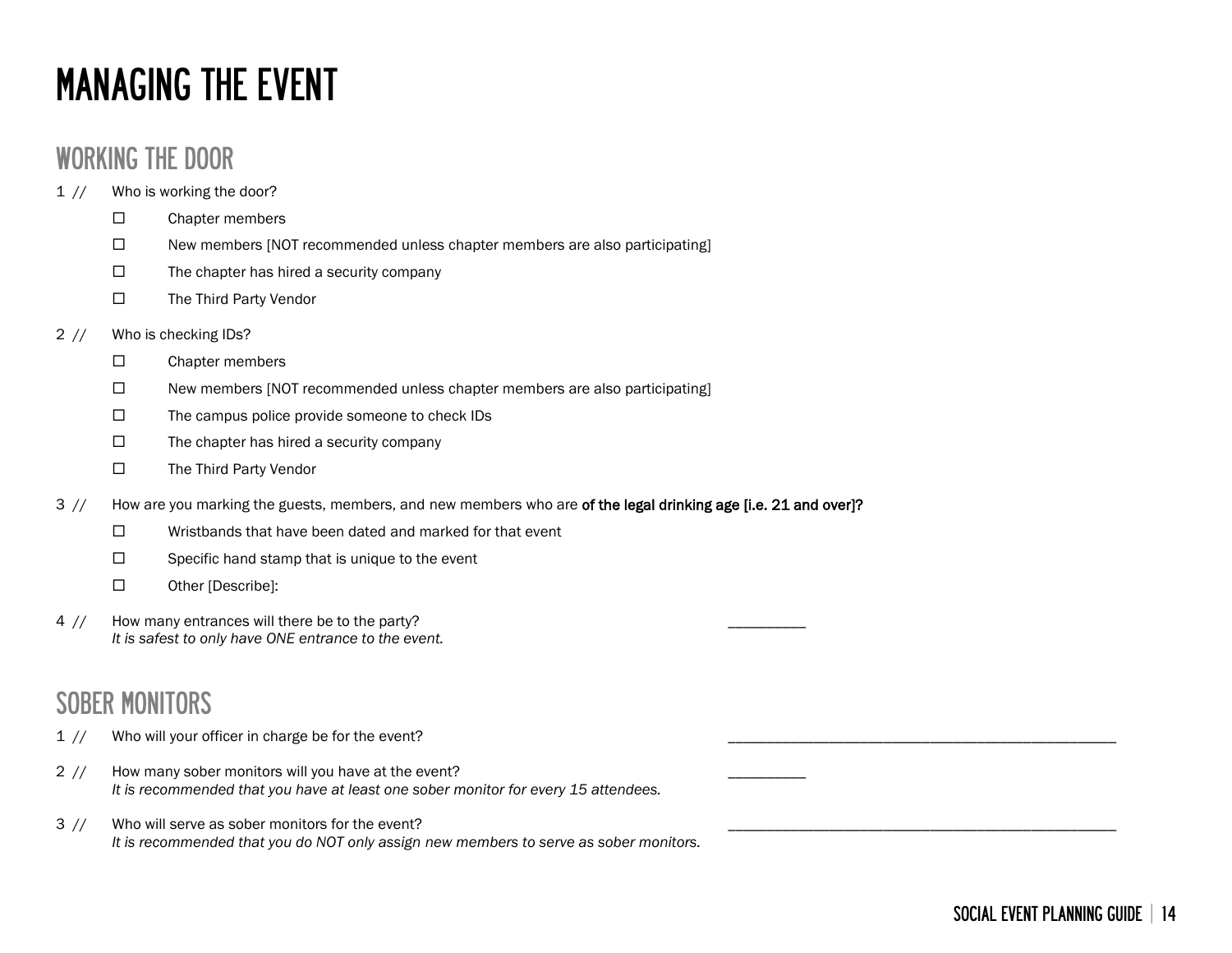# MANAGING THE EVENT [CONTINUED]

4 // How will you identify sober monitors during the event?

- 5 // What are the responsibilities of the sober monitors during the event?
	- $\Box$  Check members' and guests' IDs at the door to verify their age
	- □ Manage the guest list at the door
	- $\Box$  Mark the guests, members, and new members who are of the legal drinking age [i.e. 21 and over]
	- □ Monitor members' and guests' policy compliance
	- □ Other [Describe]:

#### **TRANSPORTATION**

1 // Will you provide transportation to and from the event? The same state of the state of the state of the state of the state of the state of the state of the state of the state of the state of the state of the state of t

If so, how?

- $\square$  Licensed transportation vendor [e.g. charter bus]
- □ Campus safe ride program
- $\square$  Pre-paid cab service
- Designated driver program
- Other [Describe]: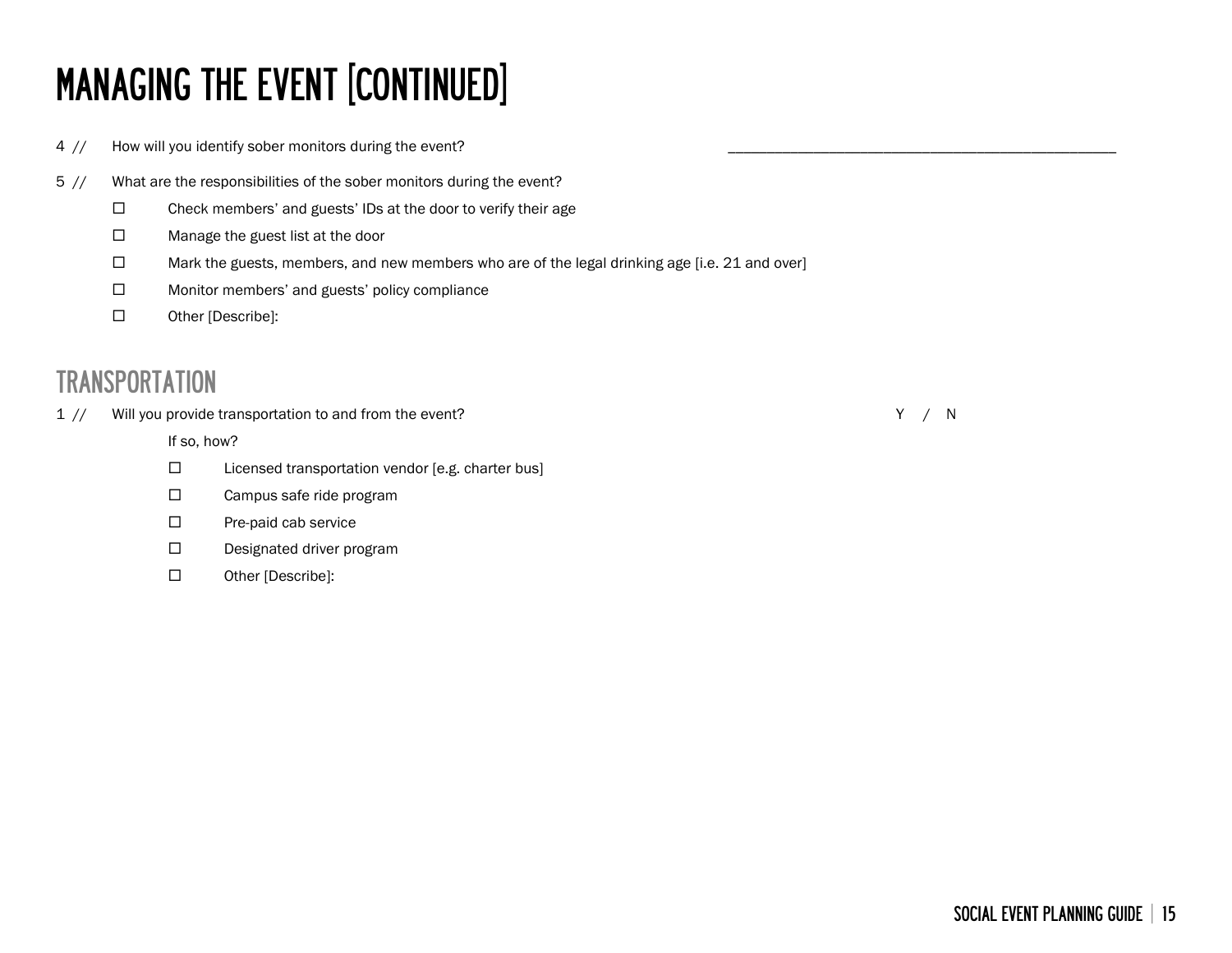### PLANNING A CO-SPONSORED EVENT

When planning an event with another organization [e.g. a mixer/swap], FIPG prohibits chapters from "[co-sponsoring, co-financing or attending or participating] in a function at which alcohol is purchased by any of the host chapters, groups or organizations."

In order to facilitate a successful event, you should review these questions with each of the co-sponsoring organizations.

| 1 //   |        |        | Who is the co-sponsoring organization?                                                                                                                                                                                     |   |       |  |
|--------|--------|--------|----------------------------------------------------------------------------------------------------------------------------------------------------------------------------------------------------------------------------|---|-------|--|
| $2$ // |        |        | When and where is the event [date, time, and location]?                                                                                                                                                                    |   |       |  |
| 3 //   |        |        | Does the co-sponsoring organization have a risk management policy?                                                                                                                                                         |   | Y / N |  |
|        |        |        | If so, have you reviewed the policy?                                                                                                                                                                                       |   | Y / N |  |
|        |        |        | If the co-sponsoring organization's policy is more restrictive, you must follow their risk management policy.                                                                                                              |   |       |  |
| 4 //   |        |        | Does the co-sponsoring organization's policy require any additional event management procedures?                                                                                                                           | Y | 'N    |  |
|        |        |        | If so, what are they [check all that apply]?                                                                                                                                                                               |   |       |  |
|        |        | $\Box$ | Alternative food and beverage [e.g. non-salty snacks and non-alcoholic beverages]                                                                                                                                          |   |       |  |
|        |        | $\Box$ | Licensed third party transportation to and from the event                                                                                                                                                                  |   |       |  |
|        |        | $\Box$ | Event registration with the inter/national organization and/or regional volunteer                                                                                                                                          |   |       |  |
|        |        | $\Box$ | Other [Describe]:                                                                                                                                                                                                          |   |       |  |
| $5$ // |        |        | How will alcohol come to the event [if applicable]?                                                                                                                                                                        |   |       |  |
|        | □      |        | Bring Your Own Beverage [BYOB]<br>Everyone brings their own alcohol, including members, new members, guests, and alumni [see pages 6-7 to help plan the chapter's BYOB event].                                             |   |       |  |
|        | $\Box$ |        | <b>Third Party Vendor</b><br>Contract with a licensed establishment or caterer to provide a cash bar and/or a licensed location to host your event [see pages 8-9 to help plan<br>the chapter's Third Party Vendor event]. |   |       |  |
| $6$ // |        |        | Do each of the co-sponsoring organizations have insurance?                                                                                                                                                                 | Y | – N   |  |
| $7$ // |        |        | Do each of the co-sponsoring organizations appear on all contracts for the event?                                                                                                                                          |   | Y / N |  |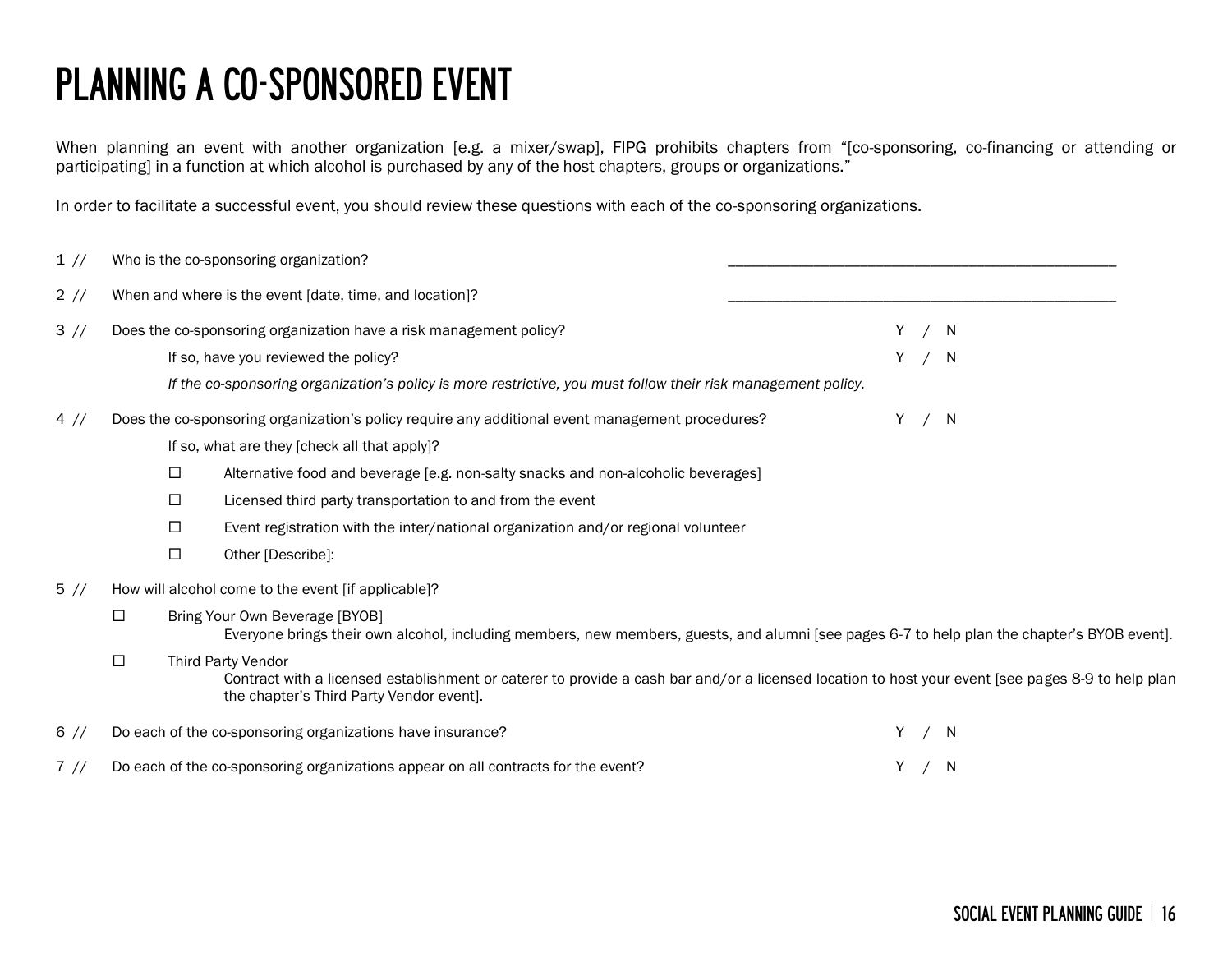# PLANNING A CO-SPONSORED EVENT [CONTINUED]

#### 8 // Does the event have a theme? The state of the state of the state of the state of the state of the state of the state of the state of the state of the state of the state of the state of the state of the state of the st Event themes should NOT be disrespectful or degrading to any person or population. When selecting a theme, ensure it:  $\square$  Does NOT rely on the stereotypes of certain groups. D Does NOT encourage offensive dress or costumes. Does NOT stereotype men or women.  $\Box$  Is NOT sexist. If you're unsure, try interchanging the word/theme with a racial word/theme.  $\square$  Is NOT centered on making fun of a particular group of people, culture, or organization.  $\square$  Does NOT lend itself to members, new members, or guests taking the theme to a place that is disrespectful or degrading. 9 // Who is the co-sponsoring organization's officer in charge? 10 // How many sober monitors will the co-sponsoring organization provide for the event? 11 // How will you identify sober monitors during the event? 12 // What are the responsibilities of the sober monitors during the event?  $\Box$  Check members' and guests' IDs at the door to verify their age □ Manage the guest list at the door  $\Box$  Mark the guests, members, and new members who are of the legal drinking age [i.e. 21 and over]  $\Box$  Monitor members' and guests' policy compliance □ Other [Describe]: 13 // Have you reviewed your crisis management plan with the co-sponsoring organization? The management of the M

14 // What additional steps will the co-sponsoring organization take to help reduce risk during the event? [INSERT IN YOUR WRITTEN PROCEDURES FOR THE EVENT]